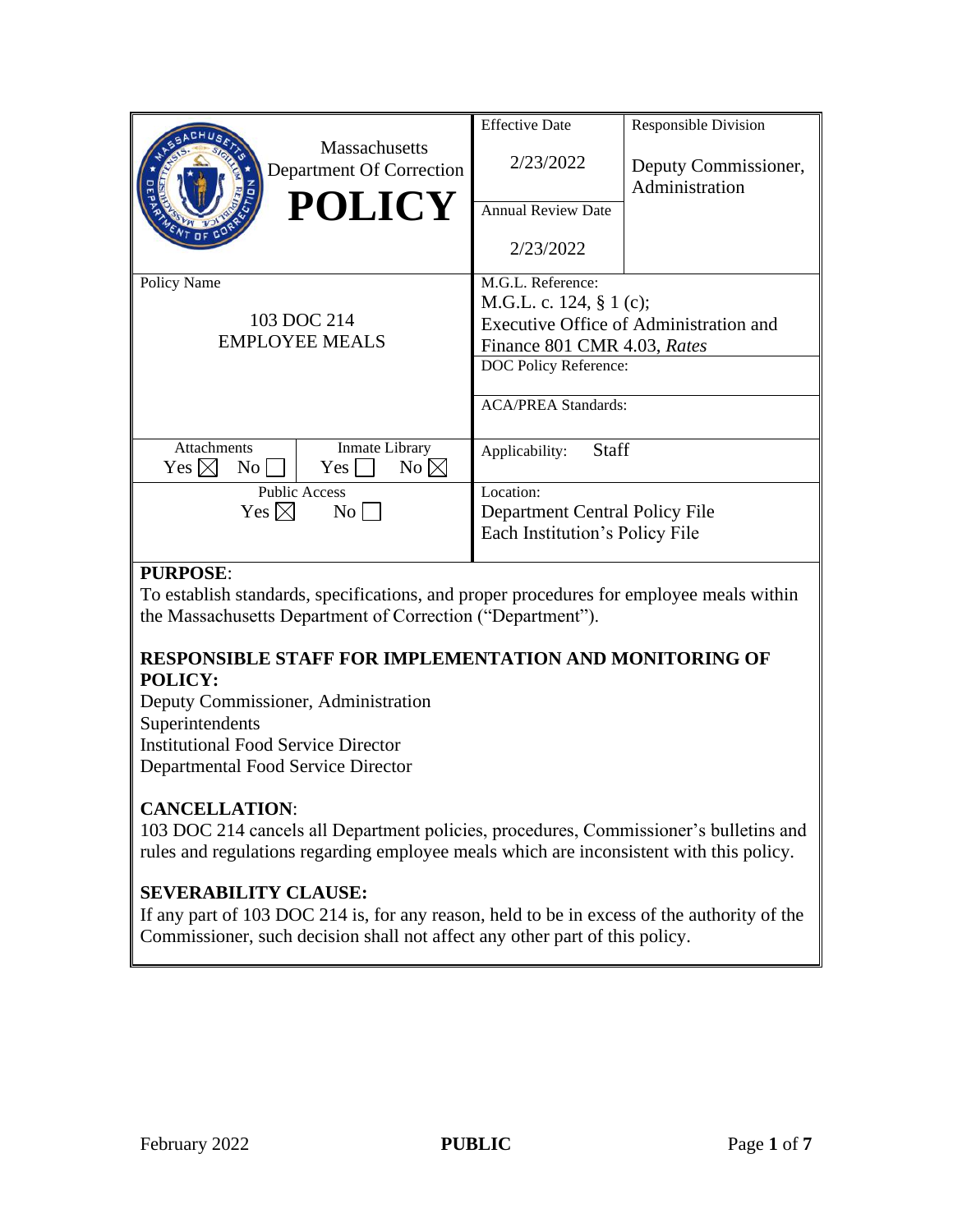# **TABLE OF CONTENTS**

| 214.01 | <b>State Provided Employee Meals</b>             | 3 |
|--------|--------------------------------------------------|---|
| 214.02 | <b>Contract Food Service Employee Meals</b>      | 3 |
| 214.03 | Culinary Arts Program Employee Meals             | 3 |
| 214.04 | <b>Overtime Meal Reimbursement</b>               | 4 |
| 214.05 | <b>Travel Meal Reimbursement</b>                 | 4 |
| 214.06 | Responsible Staff                                | 5 |
| 214.07 | Retention of Accounting Records/Source Documents | 5 |
|        |                                                  |   |

# **ATTACHMENTS**

| Attachment #1 Employee Reimbursement Form |  |
|-------------------------------------------|--|
|                                           |  |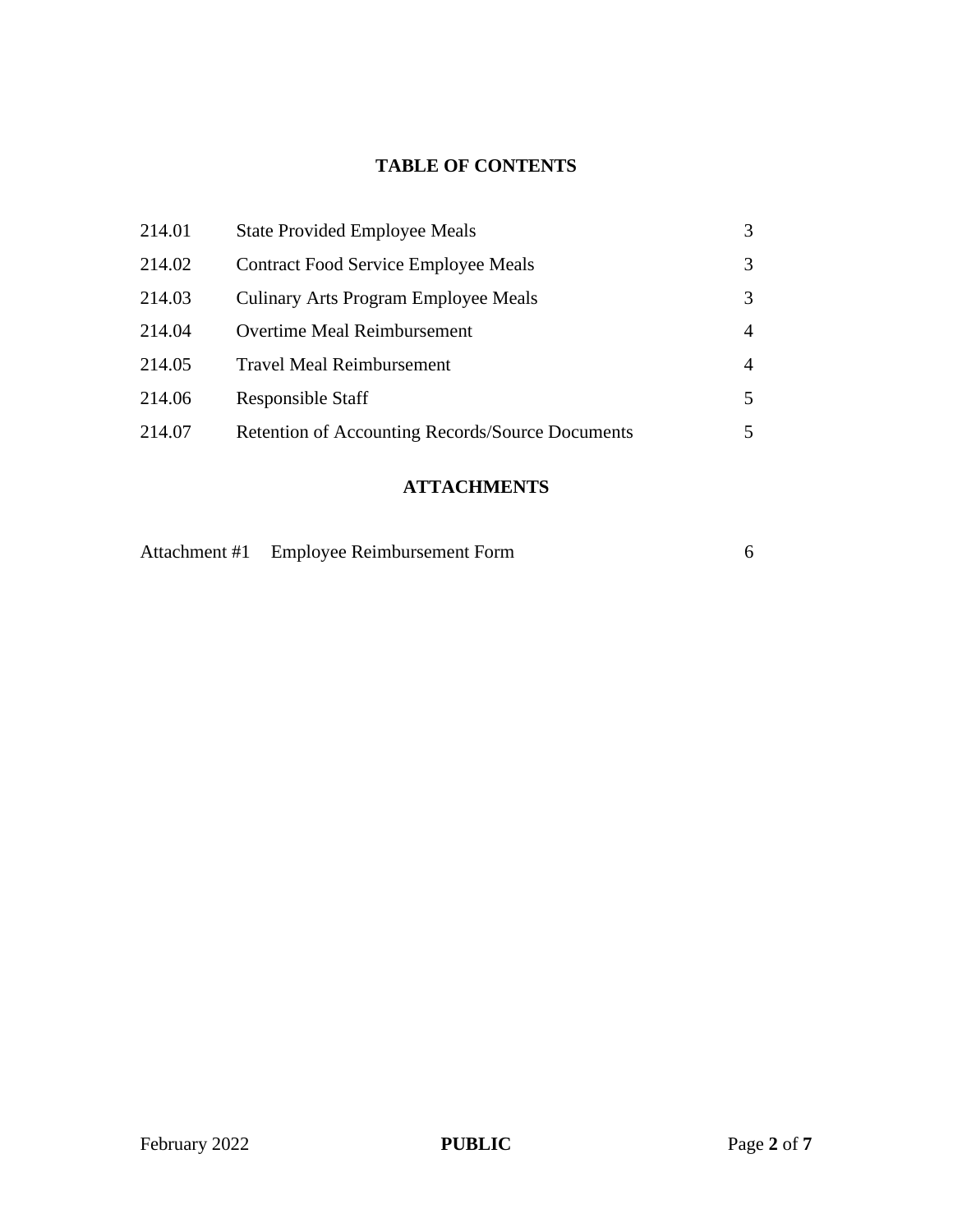### **214.01 STATE PROVIDED EMPLOYEE MEALS**

- A. Pursuant to the regulations as set forth by the Executive Office of Administration and Finance in 801 CMR 4.03, *Rates*, Department staff are required to purchase meal tickets at a cost of \$1.35 (plus meals tax) prior to the consumption of a state meal, whether from a staff dining room, or main line kitchen. The consumption of any portion of the offered menu, e.g. dessert, beverage, entree, constitutes a meal and, as such, requires the aforementioned reimbursement.
- B. The treasurer of the institution is responsible for the sale of meal tickets, collection of funds, transfer of revenue, and the accounting of unused meal tickets.
- C. The institutional Food Service Director shall ensure that all staff meals served are appropriately compensated with a meal ticket. Said tickets are to be collected and delivered to the treasurer's office on a daily basis.

## **214.02 CONTRACT FOOD SERVICE EMPLOYEE MEALS**

The same provisions shall be employed as set forth in paragraphs  $A \& B$ of the previous section for those institutions which have contract food services unless otherwise stipulated in the contractual agreement or as approved by the Director of Administrative Services.

## **214.03 CULINARY ARTS PROGRAM EMPLOYEE MEALS**

- A. Department staff and guests are required to purchase a culinary meal ticket prior to the consumption of a culinary meal. The cost of a culinary meal shall be established by the Director of Inmate Training and Education. Meals tax shall be calculated on and added to the established price.
- B. An individual designated by the Superintendent shall be responsible for the sale of culinary meal tickets, collection of funds, transfer of revenue, and the accounting of unused culinary meal tickets.
- C. The Culinary Arts Instructor shall ensure that all meals served are appropriately compensated with a culinary meal ticket.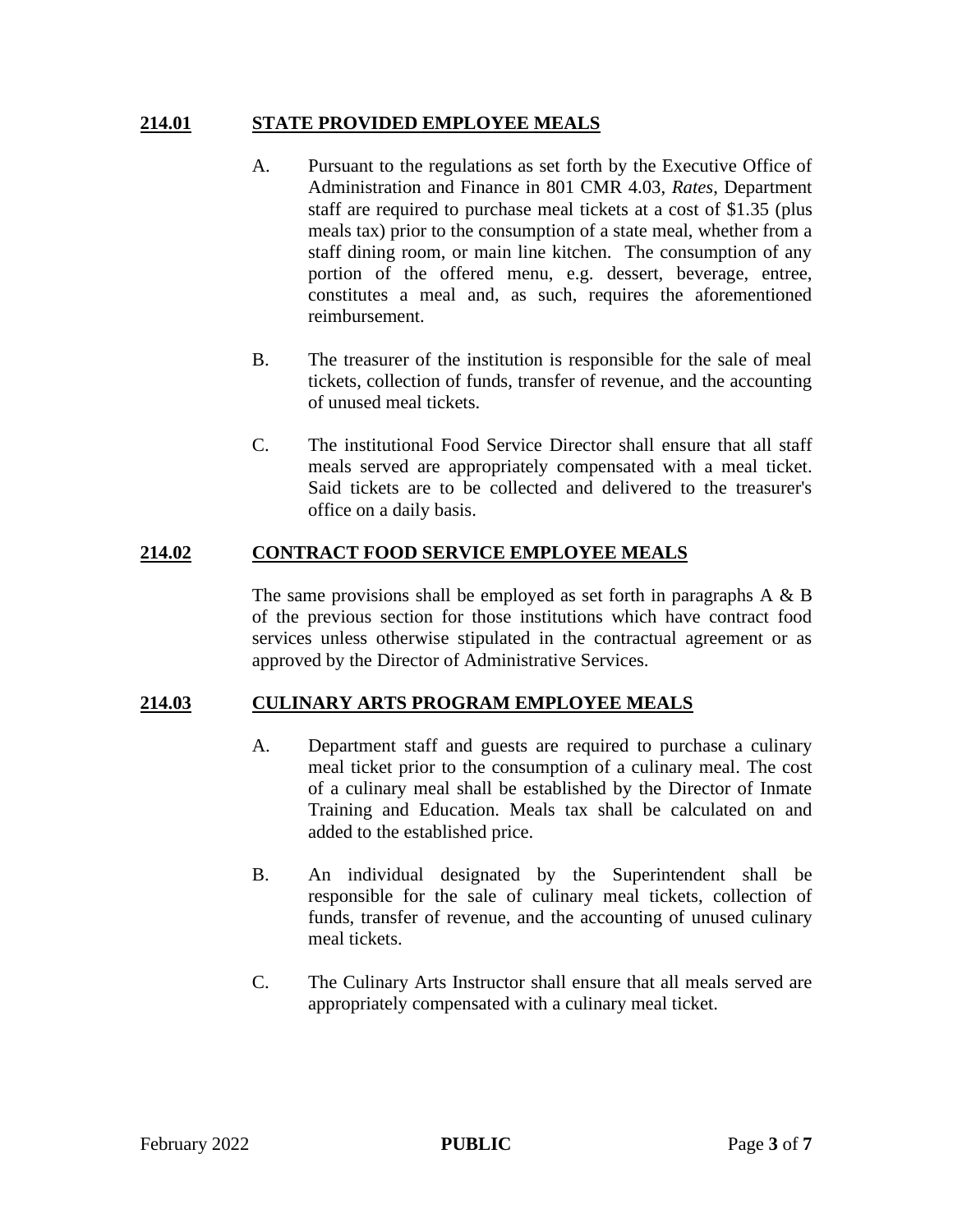#### **214.04 OVERTIME MEAL REIMBURSEMENT**

- A. Employees who work three (3) or more hours overtime, exclusive of meal times, in addition to their regular hours of employment or employees who work three (3) or more hours, exclusive of meal times on a day other than their regular work day shall be reimbursed for expenses incurred for authorized meals, including tips, in accordance with the respective collective bargaining agreement.
- B. Those individuals who accept a meal ticket for a meal from a staff dining room or consume an overtime meal from the main line kitchen shall forfeit said reimbursement. Individuals that purchase a meal from a Culinary Arts Program shall be eligible for reimbursement in accordance with the respective collective bargaining agreement.
- C. An Employee Reimbursement Form (attachment #1) shall be completed in order to be reimbursed. The Shift Commander or appropriate Supervisor shall sign the completed reimbursement form and submit the form along with validated receipts to Administrative Services within thirty (30) days of the cost incurred. If a receipt is unavailable to be submitted as supporting documentation for the reimbursement, e.g., the overtime meal was purchased from a vending machine, the reason for its unavailability shall be indicated on the Employee Reimbursement Form.
- D. Administrative Services shall process all reimbursement forms through the Human Resources/Cost Management System (HR/CMS) for payment. Reimbursement forms containing discrepancies, not completed properly, or lacking receipts/statement of receipt unavailability shall be returned to the respective employee for corrective action.

#### **214.05 TRAVEL MEAL REIMBURSEMENT**

- 1. Employees on approved travel status and away from home for more than twenty-four (24) hours shall be reimbursed for meals in accordance with the respective collective bargaining agreement.
- 2. Travel meal reimbursements are considered allowances and as such do not require receipts for same. Said reimbursements shall be included with other travel expenses and submitted on an Employee Reimbursement Form (attachment #1) to Administrative Services.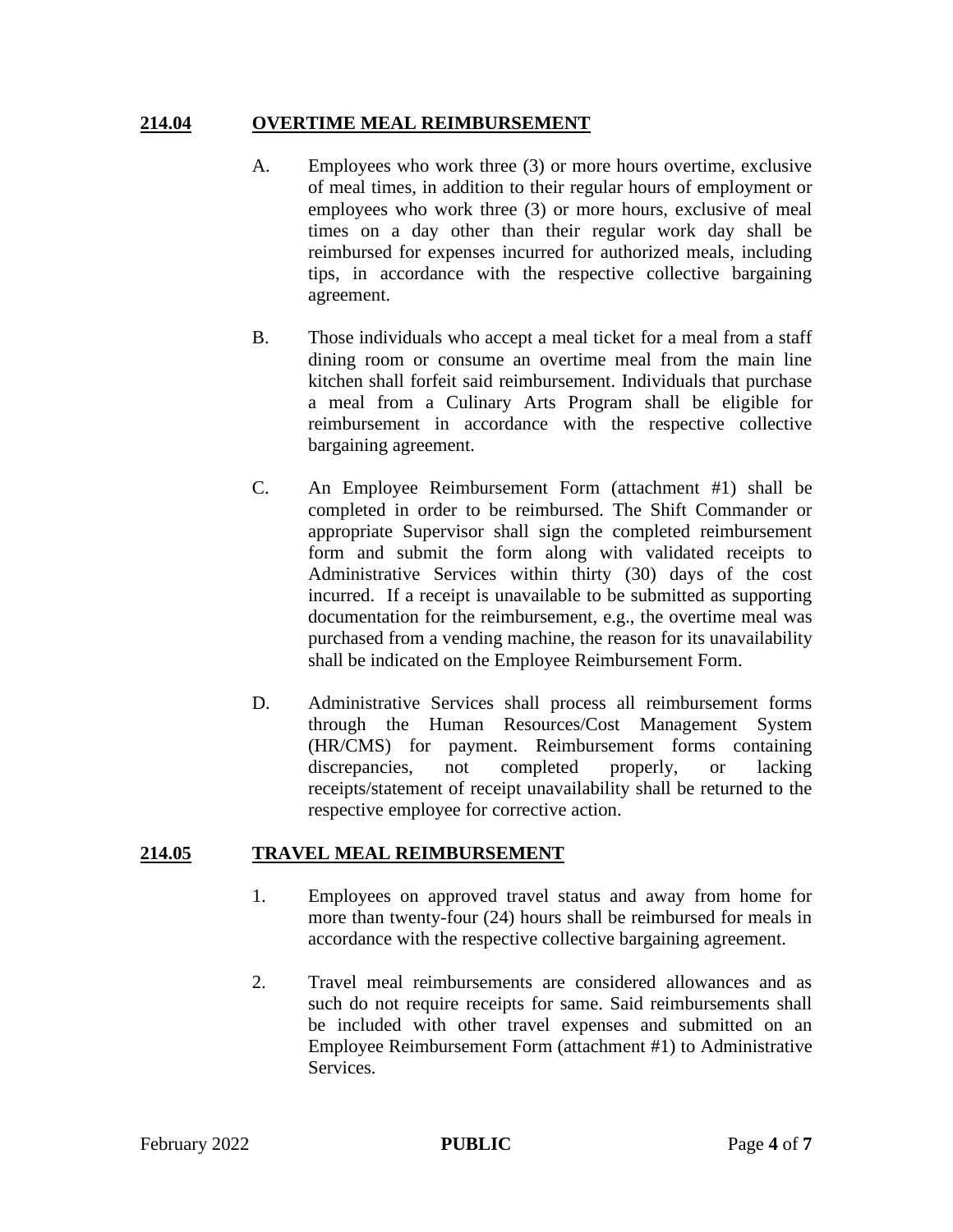### **214.06 RESPONSIBLE STAFF**

The Executive Director of Administrative Services, under the direction of the Deputy Commissioner of Administration, shall implement and monitor this policy throughout the Department. The Executive Director of Administrative Services or his/her/their designee shall have access to all institutions and their fiscal records for audit purposes to determine compliance with this policy.

### **214.07 RETENTION OF ACCOUNTING RECORDS/SOURCE DOCUMENTS**

The Department (facility/institution) copy of all fiscal documents shall be systematically filed to facilitate later retrieval for audit purposes.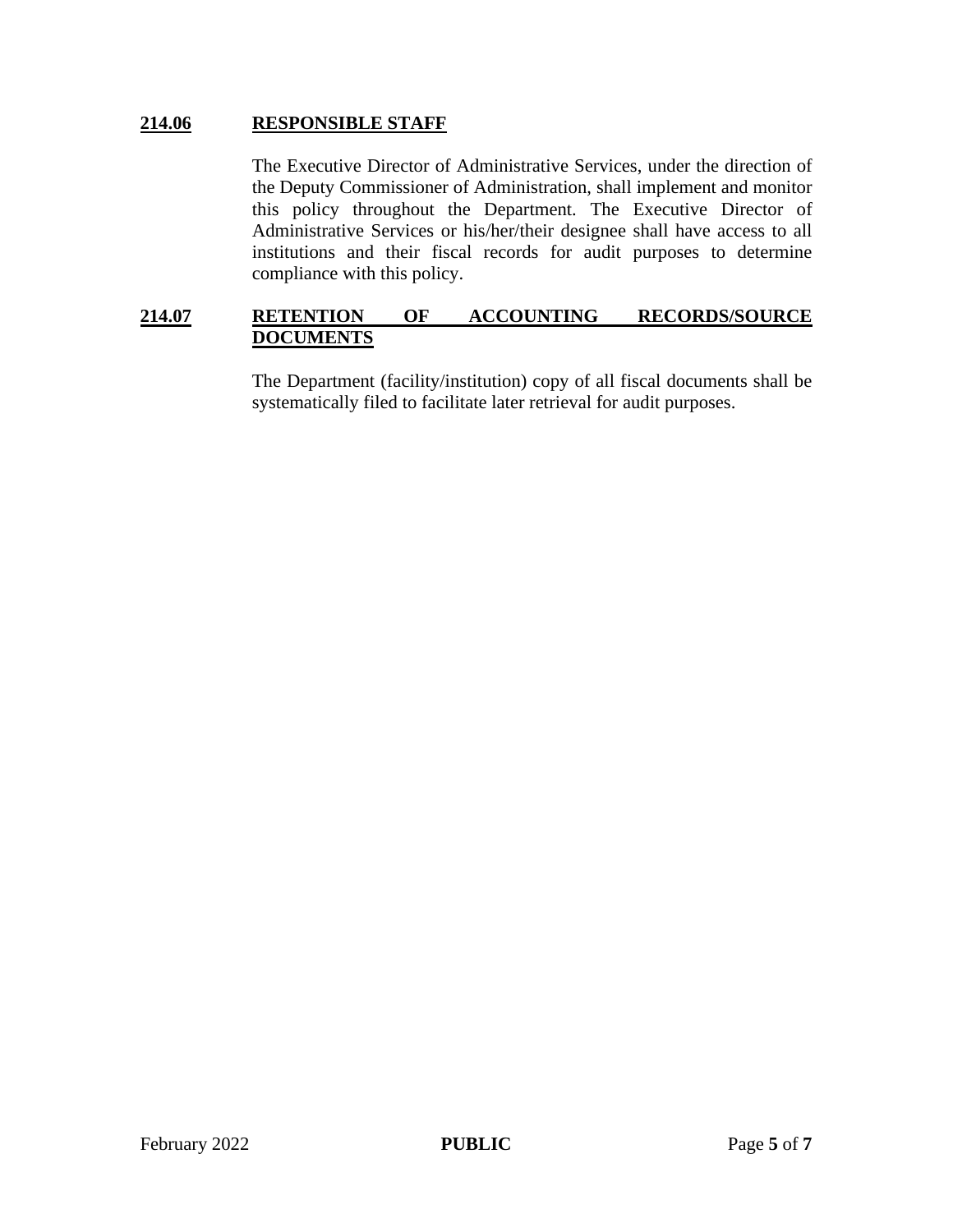### Attachment #1

|      | Institution / Division Name                                    | <b>Department of Correction</b> |                          |                                    |                      |                                |                                      |                                                       |                                            | Fiscal Year - 2021                |                             |            | Page of                                                                                                                 |                                   |
|------|----------------------------------------------------------------|---------------------------------|--------------------------|------------------------------------|----------------------|--------------------------------|--------------------------------------|-------------------------------------------------------|--------------------------------------------|-----------------------------------|-----------------------------|------------|-------------------------------------------------------------------------------------------------------------------------|-----------------------------------|
|      |                                                                |                                 |                          | <b>Employee Reimbursement Form</b> |                      |                                |                                      |                                                       |                                            | <b>Fiscal Office Use Only</b>     |                             |            |                                                                                                                         |                                   |
|      | <b>Employee Name &amp; HOME Address</b><br>(Must be completed) |                                 |                          |                                    |                      |                                |                                      |                                                       |                                            |                                   |                             |            |                                                                                                                         |                                   |
|      |                                                                |                                 | <b>B01</b>               |                                    |                      |                                | <b>Schedule Pay Date:</b>            |                                                       |                                            |                                   | <b>Reconciliation Date:</b> |            |                                                                                                                         |                                   |
|      |                                                                |                                 | <b>B02 BMI</b>           | ۰                                  |                      |                                |                                      |                                                       |                                            |                                   |                             |            |                                                                                                                         |                                   |
|      |                                                                |                                 | B02 BPK                  | $\overline{\phantom{a}}$           |                      |                                |                                      |                                                       |                                            |                                   |                             |            |                                                                                                                         |                                   |
|      | Employee/ Contractor Title                                     |                                 | <b>B02 BTL</b>           | ÷                                  |                      |                                |                                      |                                                       |                                            |                                   |                             |            |                                                                                                                         |                                   |
|      | <b>Bargaining Unit</b><br>Employee ID # (must be entered)      |                                 | B02 BAE<br>B02 misc.     | ÷<br>$\sim$                        |                      |                                |                                      |                                                       |                                            |                                   |                             |            | . This form is automated to calculate the amounts based on the # of miles and the current mileage rate of .45 per mile. |                                   |
|      |                                                                |                                 | <b>B03</b>               | ۰                                  |                      |                                | . Reason for travel must be detailed |                                                       |                                            |                                   |                             |            |                                                                                                                         |                                   |
|      |                                                                |                                 |                          |                                    |                      |                                |                                      |                                                       |                                            |                                   |                             |            | Meal Reimbursements must be identified and overtime shift worked. Must be submitted within 30 days of the cost incurred |                                   |
|      |                                                                |                                 | <b>B05</b><br><b>B10</b> | $\sim$<br>$\overline{\phantom{a}}$ |                      |                                | · Full home address is required      |                                                       |                                            |                                   |                             |            |                                                                                                                         |                                   |
|      |                                                                |                                 | Total                    | ÷                                  |                      |                                |                                      | . Approval and certification is required from Manager |                                            |                                   |                             |            |                                                                                                                         |                                   |
|      |                                                                |                                 |                          |                                    |                      | <b>Shortest</b>                |                                      |                                                       |                                            |                                   |                             |            |                                                                                                                         |                                   |
|      | Reason for Travel & Location to Destination Description        |                                 |                          |                                    | Total<br><b>Mies</b> | <b>Distance</b><br><b>Rule</b> | Micage Cost                          | Parking                                               | <b>Tolls</b>                               | <b>Qrtly Car</b><br>Allowance     | Misc.                       | Meals:     | Conference                                                                                                              | Job.<br><b>Expenses</b>           |
| Date | If destination is not a DOC Facility address must be provided  |                                 |                          |                                    |                      |                                | <b>BMI</b>                           | Required                                              | <b>BPK Receipt BTL Receipt</b><br>Required | <b>BAE</b><br>Back-up<br>required | B02 Receipt<br>Reguired     | <b>B03</b> | <b>B05</b><br>Back-up<br>required                                                                                       | <b>B10</b><br>Receipt<br>Required |
|      |                                                                |                                 |                          |                                    |                      |                                | s<br>٠                               |                                                       |                                            |                                   |                             |            |                                                                                                                         |                                   |
|      |                                                                |                                 |                          |                                    |                      |                                | s<br>۰                               |                                                       |                                            |                                   |                             |            |                                                                                                                         |                                   |
|      |                                                                |                                 |                          |                                    |                      |                                | s<br>۰                               |                                                       |                                            |                                   |                             |            |                                                                                                                         |                                   |
|      |                                                                |                                 |                          |                                    |                      |                                | s<br>۰                               |                                                       |                                            |                                   |                             |            |                                                                                                                         |                                   |
|      |                                                                |                                 |                          |                                    |                      |                                | s<br>۰                               |                                                       |                                            |                                   |                             |            |                                                                                                                         |                                   |
|      |                                                                |                                 |                          |                                    |                      |                                | s<br>۰                               |                                                       |                                            |                                   |                             |            |                                                                                                                         |                                   |
|      |                                                                |                                 |                          |                                    |                      |                                | s<br>۰                               |                                                       |                                            |                                   |                             |            |                                                                                                                         |                                   |
|      |                                                                |                                 |                          |                                    |                      |                                | s<br>٠                               |                                                       |                                            |                                   |                             |            |                                                                                                                         |                                   |
|      |                                                                |                                 |                          |                                    |                      |                                | s<br>۰                               |                                                       |                                            |                                   |                             |            |                                                                                                                         |                                   |
|      |                                                                |                                 |                          |                                    |                      |                                | s<br>۰                               |                                                       |                                            |                                   |                             |            |                                                                                                                         |                                   |
|      |                                                                |                                 |                          |                                    |                      |                                | s<br>۰                               |                                                       |                                            |                                   |                             |            |                                                                                                                         |                                   |

Employee MUST sign on the signature line immediately following the Traveler's Certification statement. You are certifying that you are seeking reimbursement using the shortest distance rule. Per Commonwealth<br>guidelines, re

| Employee's Signature                                                                                                             | Date |
|----------------------------------------------------------------------------------------------------------------------------------|------|
| State Vehicles were either not available or not feasible for this travel.                                                        |      |
| The Manager is certifying that the travel is authorized and that the shortest<br>dictance rule has been followed by the employee |      |
| Manager's Approval & Certification                                                                                               | Date |
| Print Manager's Name & Title                                                                                                     | Data |

| <b>Fiscal Verification</b> | Title | <b>Date</b> |
|----------------------------|-------|-------------|
|                            |       |             |
| <b>Fiscal Approval</b>     | Title | Date        |
| <b>Entered In HR/CMS</b>   | Title | Date        |